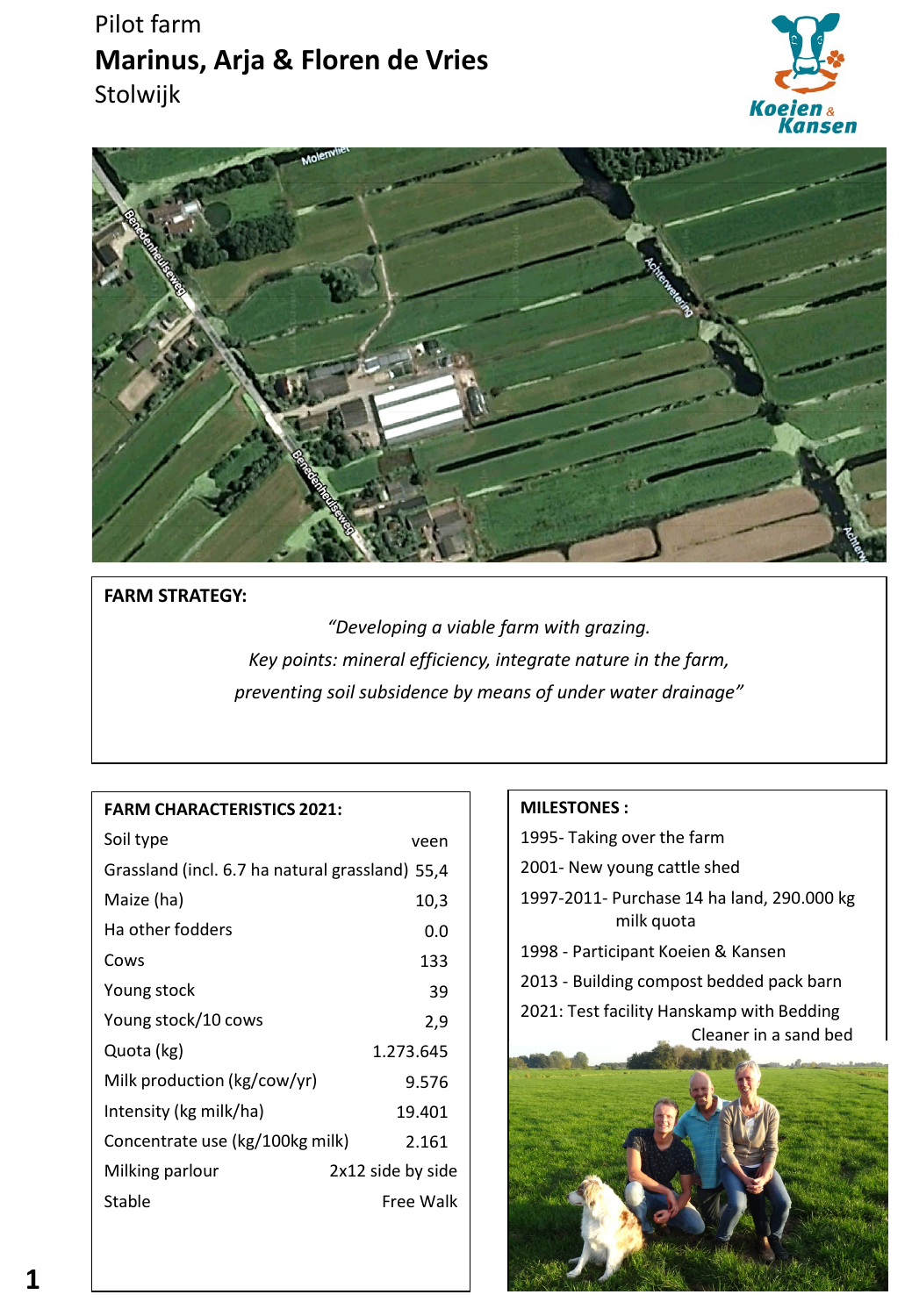# **Fertilization 2021**

|                                                                     | Nature grass   |     | Grassland          |    |                                             | <b>Maize</b> |                |      |             |
|---------------------------------------------------------------------|----------------|-----|--------------------|----|---------------------------------------------|--------------|----------------|------|-------------|
| (per ha)                                                            | m <sup>3</sup> |     | $kg N$ $kg P_2O_5$ |    | $m^3$ kg N kg P <sub>2</sub> O <sub>5</sub> |              | $\mathsf{m}^3$ | kg N | $kg P_2O_5$ |
| Slurry                                                              | $\mathcal{P}$  | 141 | 24                 | 52 | 251                                         | 64           | 53             | 174  | 52          |
| Chemical fertil.                                                    |                | 0   | 0                  |    | 111                                         | 0            |                | 100  | 0           |
| Manure (graz.)                                                      |                | 4   | 1                  |    | 58                                          | 16           |                | 0    | 0           |
| mineralization                                                      |                | 235 |                    |    | 219                                         |              |                | 235  |             |
| deposition                                                          |                | 27  |                    |    | 27                                          |              |                | 27   |             |
| <b>TOTAL</b>                                                        |                | 406 | 25                 |    | 666                                         | 80           |                | 536  | 52          |
| * Gross amount of N, so incl. NH3 losses during application/grazing |                |     |                    |    |                                             |              |                |      |             |

The amount of nitrogen is not only the active part, but total

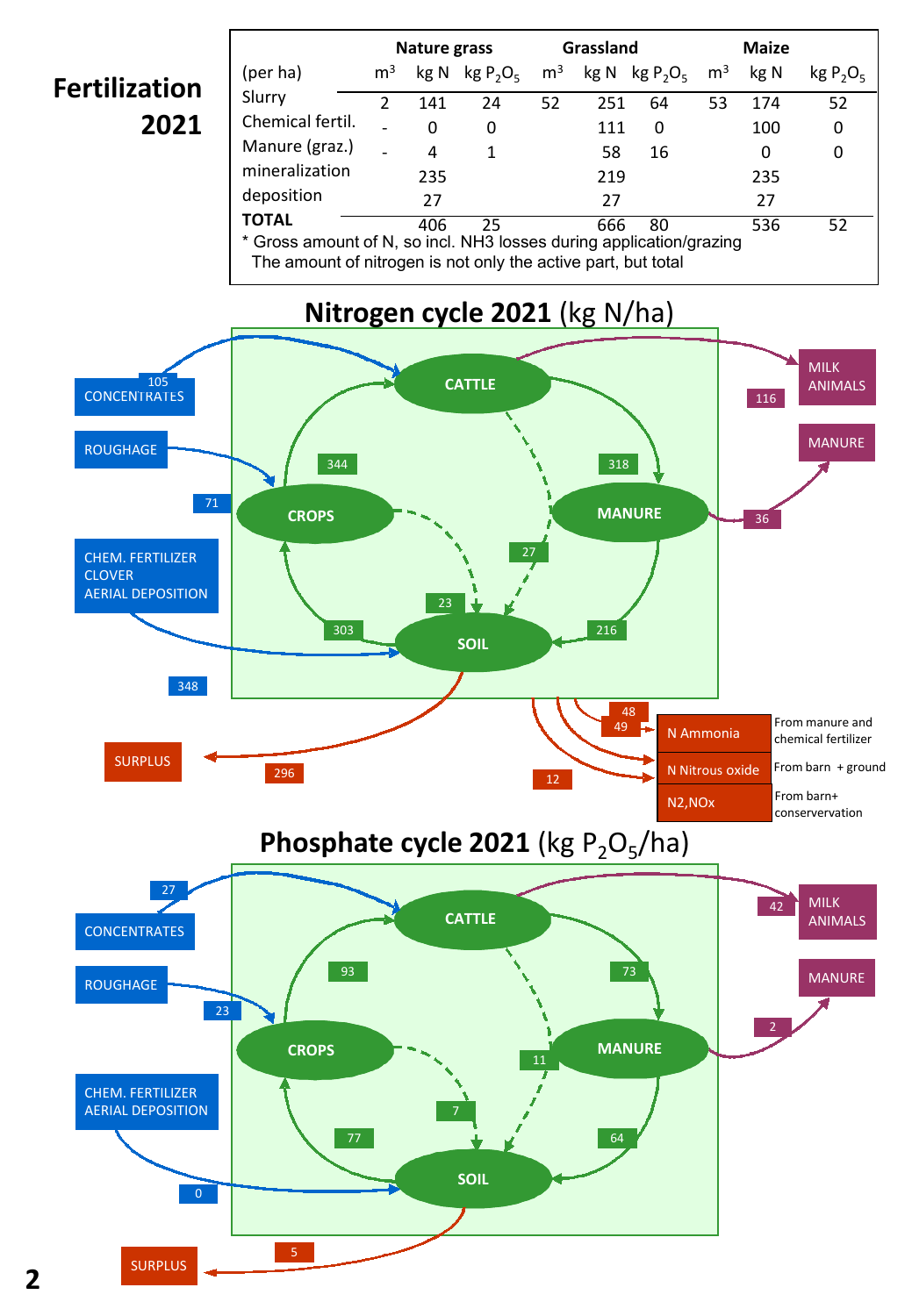# **Farm economics (2021)**



**Steps**

• *reduce working time*

*by building stable with parlor*

| €/100 kg milk            |      |  |  |  |
|--------------------------|------|--|--|--|
| <b>YIELDS</b>            |      |  |  |  |
| milk                     | 39,2 |  |  |  |
| animal                   | 2.3  |  |  |  |
| other                    | 11.2 |  |  |  |
|                          | 52.7 |  |  |  |
| <b>COSTS</b>             |      |  |  |  |
| concentrate              | 6,5  |  |  |  |
| roughage                 | 0,7  |  |  |  |
| other fodders            | 2,9  |  |  |  |
| breeding                 | 0,7  |  |  |  |
| animal health            | 2,1  |  |  |  |
| other animal costs       | 3,4  |  |  |  |
| fertilization            | 0,6  |  |  |  |
| other crop costs         | 0,4  |  |  |  |
| Cost for manure disposal | 0,3  |  |  |  |
| Other, variable costs    | 1,4  |  |  |  |
| <b>Total costs</b>       | 19,1 |  |  |  |
| <b>GROSS BALANCE</b>     | 33,6 |  |  |  |

| Ration characteristics complete herd<br>VEM (energy)-content ration (g/kg dm)<br>RE-content total ration (g/kg dm) | 986<br>159        | <b>T</b> fresh grass           |
|--------------------------------------------------------------------------------------------------------------------|-------------------|--------------------------------|
| P content ration (g/kg ds)<br>kg concentrate / 100 kg milk (incl. young)<br>Nitrogen efficiency complete herd (%)  | 3.5<br>28<br>27.1 | $\blacksquare$ grass silage    |
| Phosphate efficiency complete herd (%)<br>kg FPCM / kg dm feed intake                                              | 36.7<br>1.24      | $\blacksquare$ maize silage    |
|                                                                                                                    |                   | $\blacksquare$ other roughage  |
| <b>Ration composition (%)</b>                                                                                      |                   |                                |
| fresh grass                                                                                                        | 16                | $\blacksquare$ wet by products |
| grass silage                                                                                                       | 37                |                                |
| maize silage                                                                                                       | 17                |                                |
| other roughage                                                                                                     |                   | $\blacksquare$ concentrate     |
| wet by products                                                                                                    | 5                 |                                |
| concentrate                                                                                                        | 24                |                                |

## **Improvement projects**

ECONOMY • *Controlling cost with a focus on animal health* • *Sustainable dairy herd*

### LABOUR KENVIRONMENT

- *Meet the legal standards*
- *Methane emission*
- *More corn in ration*
- *Make more manure storage*

| <b>Period</b> | <b>Action</b>                             | Improvement                        |
|---------------|-------------------------------------------|------------------------------------|
| 2011          | Reduce costs animal health                | higher yield per kg milk           |
| 2011          | Building bedded pack barn                 | improvement cow welfare and labour |
| 2011          | Replace concentrate + more corn in ration | reduction methane (CH4) emission   |
| 2017          | Crossbreeding with Jersey                 | more efficient cow                 |
| 2017          | Farm water Index                          | better water quality               |
|               |                                           |                                    |